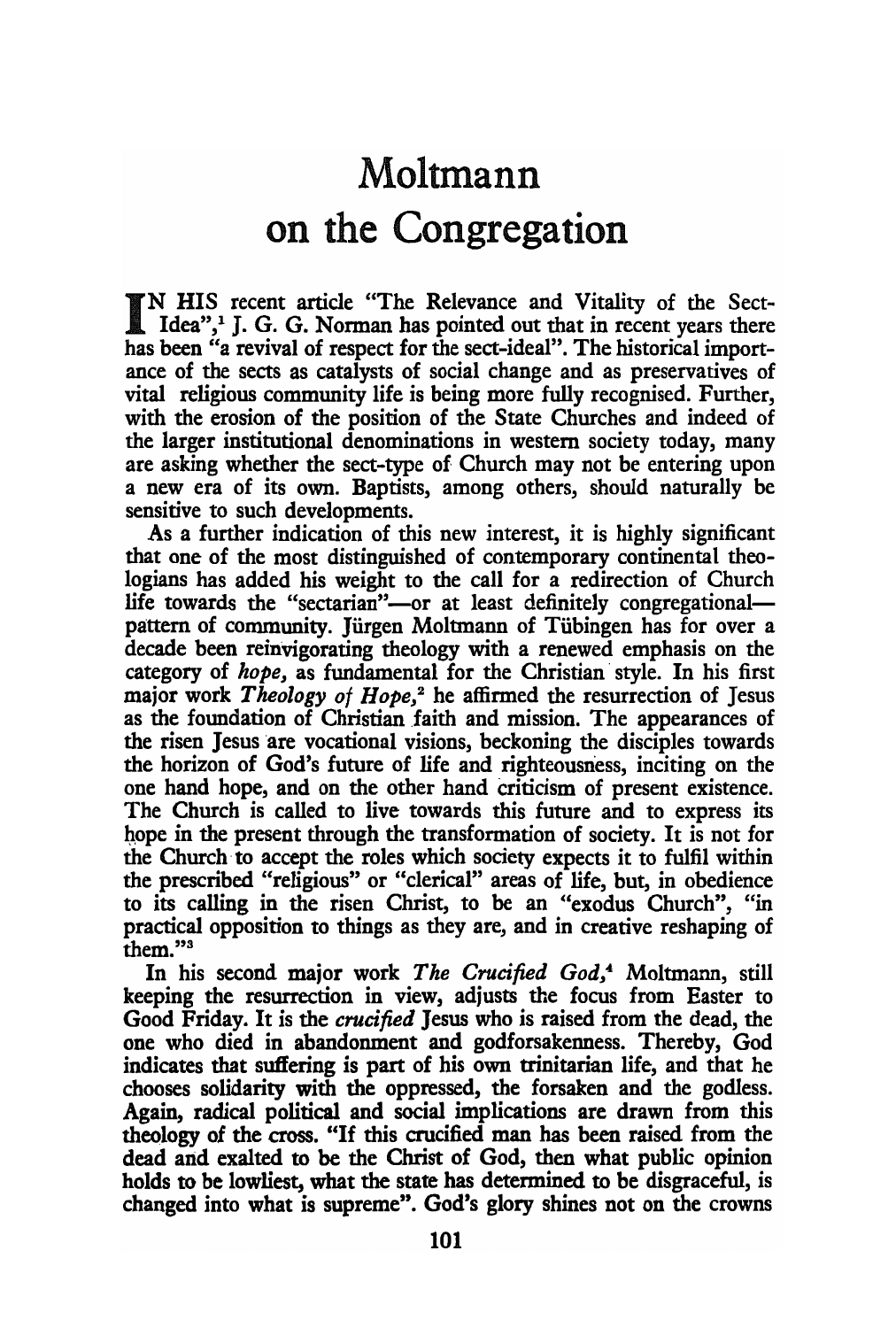of the mighty, but on the face of the crucified, not on the powerful and rich, but on the outcast Son of Man".<sup>5</sup> "The political theology of the cross must liberate the state from the political service of idols and must liberate men from political alienation and loss of rights. It must seek to demythologise state and society. It must prepare for the revolution of all values which is involved in the exaltation of the crucified Christ, in the demolition of relationships of political domination".6

From Easter to Good Friday to ... a revolutionary political takeover of theology? No. Moltmann has moved forward again, to Pentecost. The Church in the Power of the Spirit<sup>7</sup> is his third main contribution to date. It has still more recently been joined by a slighter but no less valuable collection of essays, *The Open Church*,<sup>8</sup> which should be read by anyone who is inclined to dismiss Moltmann's socio-political radicalism as yet another academic's toying with trendy ideas. Moltmann has himself known what it is to be defeated and dispossessed, cold and hungry, behind barbed wire; and it was, incidentally, while a prisoner of war in England that he came to Christian faith. His reflections on that phase of his life have played a real part in his theological formation.

In these two works Moltmann expounds an entirely positive theology of the Church as the People of God. Not that this represents any conservatism or narrowing of horizons after his previous works, which form an essential basis for his ecclesiology. He makes clear his radical edge at the start, with his intention "to point away from the pastoral church, that looks after the people, to the people's own communal church among the people".9 And his view of the church stems from the theology of the two previous books, with its unequivocal affirmation that God not only acts in history, but has a history himself. *The Crucified God* contains a remarkable (some would say unduly speculative) treatment of the doctrine of the Trinity in terms of the *history* and *experience* of God as suffering. The cross is an event between Jesus and his Father in the Spirit. Not only does the Son suffer on account of his being delivered up and abandoned. The Father also suffers the grief of the loss of the Son. Moltmann continues: .

"Because this death took place in the history between Father and Son on the cross on Golgotha, there proceeds from it the spirit of life, love and election to salvation. The concrete 'history of God' in the death of Jesus on the cross on Golgotha therefore contains within itself all the depths and abysses of human history and therefore can be understood. as the history of history. All human history, however much it may be determined by guilt and death, is taken up into this 'history of God', i.e. into the Trinity and integrated into the future of the 'history of God'. There is no suffering which in this history of God is not God's suffering; no death which has not been God's death in the history of Golgotha. Therefore there is no life, no fortune and no joy which have not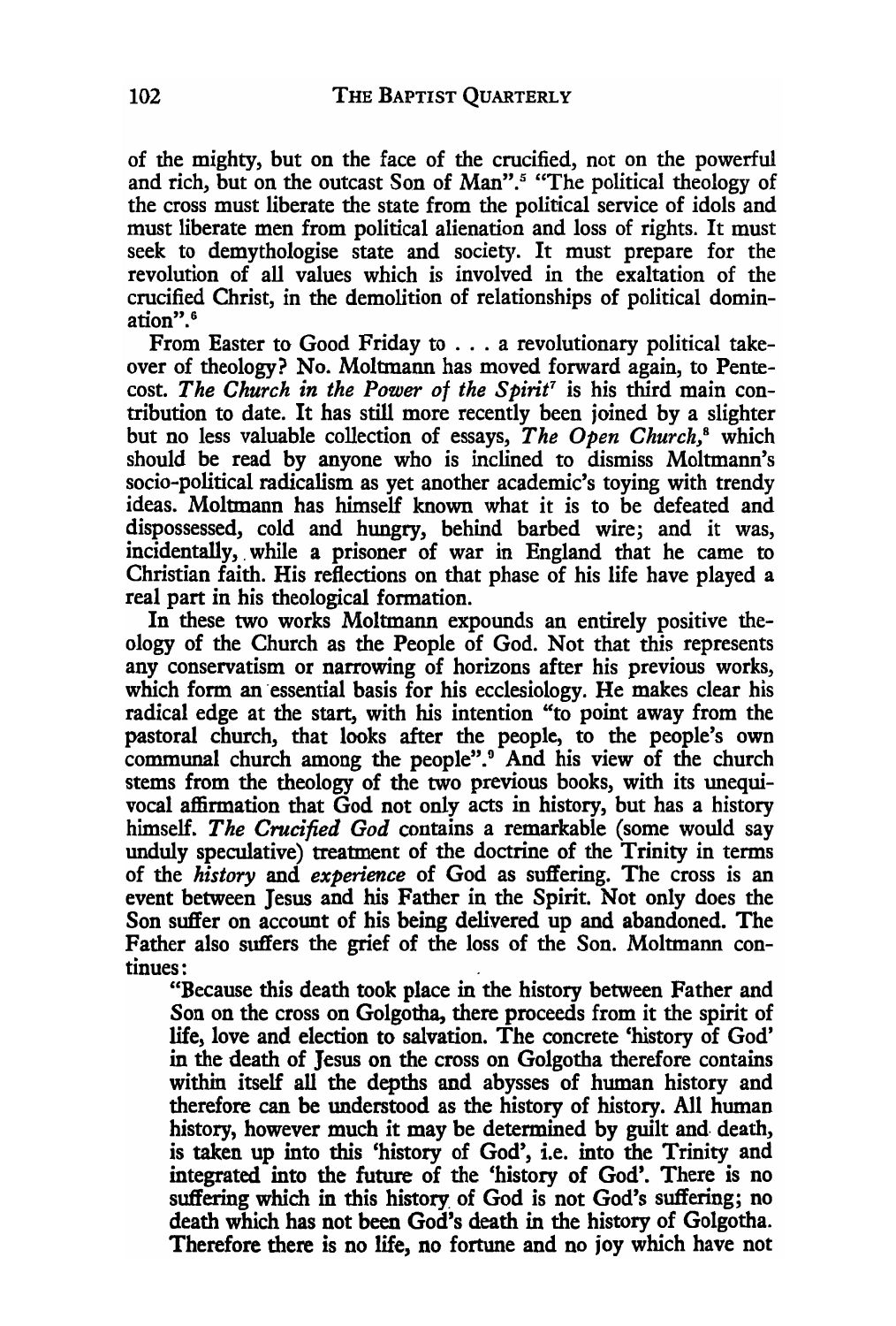been integrated by his history into eternal life, the eternal joy of God. To think of 'God in history' always leads to theism and atheism. To think of 'history in God' leads beyond that, into new creation and theopoiesis."<sup>10</sup>

From the heights of this neo-Hegelian speculation, it seems a long way down to the chapel in the valley. But we are on the way, and what Moltmann is determined to do is to locate the starting point of ecclesiology within the doctrine of God himself; not a static God of frozen metaphysical absolutes, aloof from the confusions of human history, but the God who embraces our history within his own grief of crucifixion, and who presses on to include us in the final joy of salvation, of which Easter is the anticipation. In *The Church in the Power of the Spirit* Moltmann expounds the "history of God" from the perspective of the work of the third person of the Trinity, and the relation of his sending to the sending of the Son. Through the sending of the Son and the sending of the Spirit the superabundance of the divine life wills to communicate itself to men. The Spirit both reveals the meaning of the history of Christ through faith and brings about the new creation which is the goal of the messianic· mission of Christ. The *church* can only be understood *within* the history of God: "It finds itself on the path traced by this history of God's dealings with the world, and it discovers itself as one element in the movements of the divine sending, gathering together and experience. It is not the church that has a mission of salvation to fulfil to the world, it is the mission of the Son and the Spirit through the Father that includes the church, creating a church as it goes on its way".<sup>11</sup>

The church participates in Christ's messianic mission and the creative mission of the Spirit. *What* the church is can never always be fully defined, but we can tell *where* the church happens. "The church participates in the glorifying of God in creation's liberation. Wherever this takes place through the workings of the Spirit, there is the church. The true church is the song of thanksgiving of those who have been liberated".<sup>12</sup>

The church, then, takes its shape from the liberating work of the Spirit and the gospel of Jesus' coming kingdom. This gospel is directed to "the poor"; it is a partisan gospel for the oppressed. The rich will only be helped by it when they realise their own real poverty and enter into solidarity with the poor. The church itself, therefore, to be true to the messianic mission of Jesus, must be the poor and dispossessed of the beatitudes. The aristocratic attitude of wanting to be a church *for*  the people is denied it. The church is essentially the fellowship of the godless who have found fellowship with God through Jesus, abandoned by God on the cross. Jesus is their representative and if his ministry on the cross is "priestly" (Epistle to the Hebrews), its consequence is the priesthood of all believers, called to be ambassadors of reconciliation in the world in Christ's stead. In a crucial passage Moltmann continues:

"The priestly ministry of the representative can only spring from *sym-pathy,* from 'suffering-with' (cf. also Heb. 4. 5). The fellow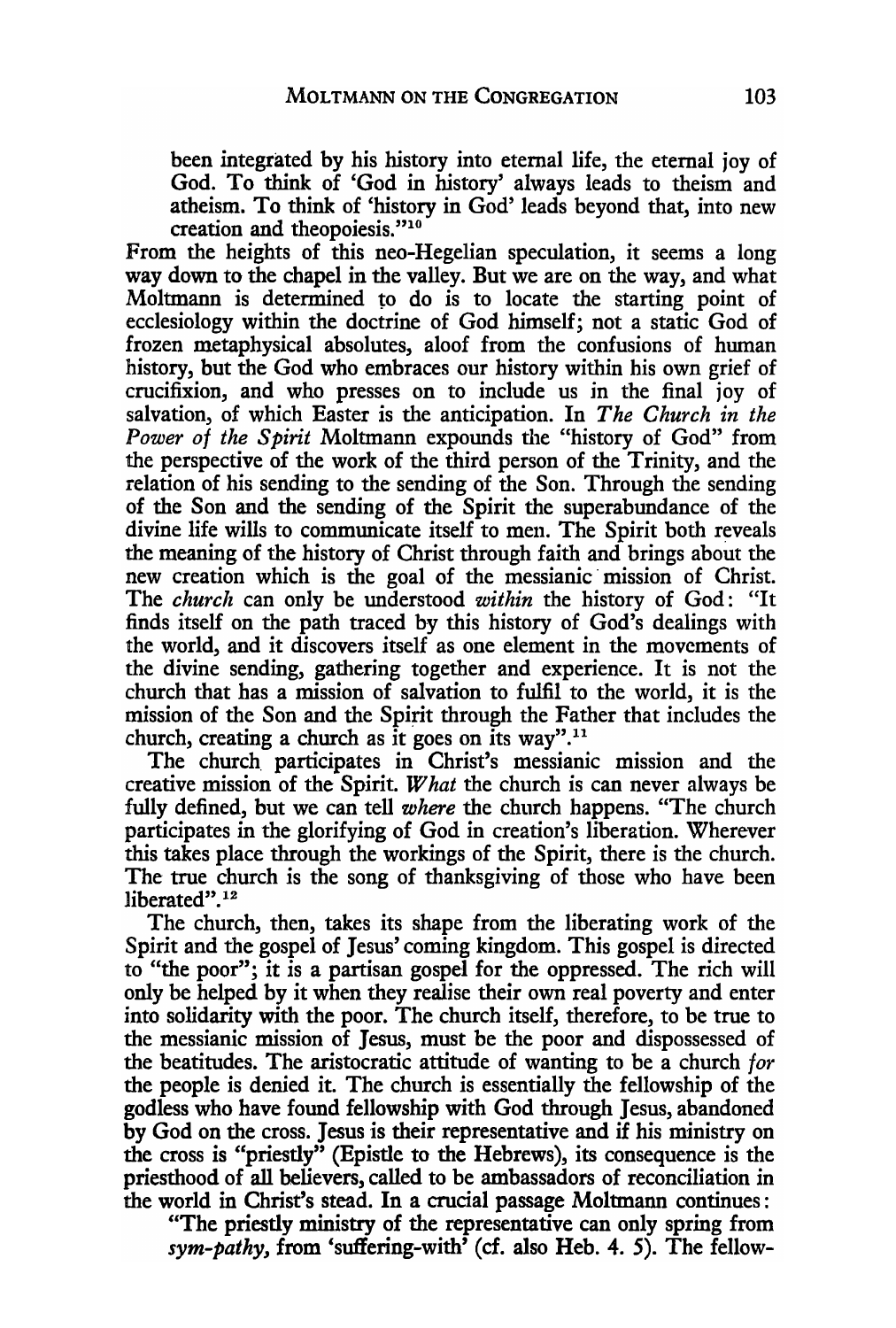ship called into life by Christ's self-surrender serves to reconcile the world through solidarity with the suffering of the people and through participation in the representative work of Christ in the Spirit. The Christian 'being-there-for-others' cannot be detached from 'being-with-others' in solidarity; and 'being-with-others' cannot be separated from 'being-for-others'. Consequently there can really be no fundamental division between the general priesthood of all believers and the particular priestly ministry. The whole church lives from Christ's self-giving and in self-giving for the reconciliation of the world. Fundamentally all Christians participate in Christ's priestly ministry and are witnesses of his intercession and sacrifice in the lives they live."13

We shall have occasion to ask later whether in fact Moltmann himself is entirely consistent in following through, on a practical level, this inseparability of "being-with" and "being-for". But if we are beginning to suspect that he is moving towards what we think of as a "congregational" pattern of the church (albeit in solidarity with the world), this is more than amply confirmed. The fellowship which truly corresponds to the gospel is the "messianic community" which, by continually telling its own story with the story of Christ, is liberated from the myths of the society in which it lives, and liberates men and women from the attitudes of contemporary society. The messianic community belongs to the Messiah, and his word, realising the possibilities of the messianic era.

Moltmann follows through the logic of this thrust to a rejection of the concept of a state church-not simply on account of the essential link between such a church and the *status quo,* but also because of the nature of the church and its consequent relationships with the people. **It** becomes a church of clerical authority, in which fellowship *in* the church is replaced by fellowship *with* the church; a church which basically provides clerical ministrations and pastoral care *for* the people. Against this tendency there has always been a stream of reforming or prophetic sects, at the time of the Reformation no less than in the Constantinian era.

Does the Reformation in fact have a future? Yes, says Moltmannand it lies with those who truly sought to realise "the congregation". The enthusiasts, Baptists and sectarians were rejected by the mainstream Reformation, but:

"Today we see ever more clearly that they remained true to the claim of the Reformation; justification through faith grounds the right to congregation. Luther's treatise, 'That a Christian Assembly or Congregation Has the Right and Power to Judge All Teaching and to Call, Appoint and Dismiss Teachers' was the beginning for the free-church movement in Protestantism. Whatever forms the free churches in England, America, and then, since the beginning of the nineteenth century, also in Germany have developed (and there are of course dangers, mistakes, and wrong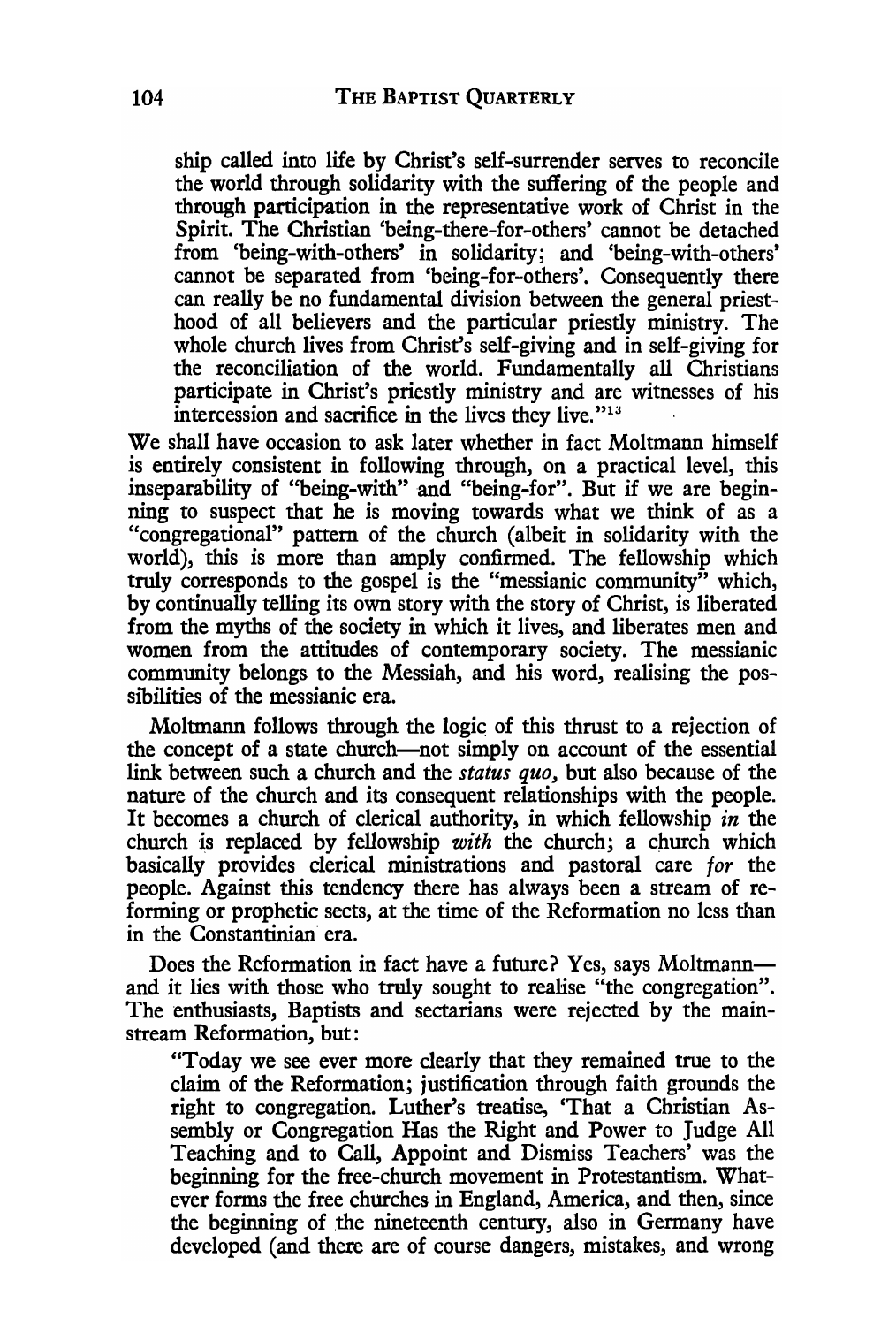developments enough here too), the future of the church of Christ lies in principle on this wing of the Reformation because the widely unknown and uninhabited land of the congregation is found here."<sup>14</sup>

Moltmann points out how there are signs that in fact the Catholic dioceses and Protestant national denominations are moving towards a rediscovery of the congregation, and that in many places "grass roots" congregations are arising. Hope is springing up for the church from the bottom. The character of the congregation, says Moltmann, will be "charismatic". The Spirit builds up the community through the diversity of gifts, by no means confined to those with "special" ministries. This means the end of a hierarchical church of "religion" which "looks after" people, but instead a community of diverse roles, which is the subject of its own history.

Along with this affirmation of the gathered, messianic and "charismatic" community, Moltmann rejects the practice of infant baptism which he sees as an essential element in the state church ethos. It does not do justice to the significance of baptism as the call to the freedom of the messianic era. The order of the New Testament churches is first faith, then baptism. So it is with infant baptism-with the faith of parents, godparents and church. Parental faith does indeed have a real place in messianic responsibility towards the children. But children are not simply an extension of their parents, able to be automatically integrated into their parents' baptism. "The natural link between the generations has relevance for the proclamation of the gospel and for the ministry of liberation in the sequence of time. But it cannot compel the sequel of baptism and does not justify the baptism of infants<sup> $5,15$ </sup> Nor is the argument for infant baptism as a sign of prevenient grace adequate. The "passivity" by which grace is received is a *creative*  receptivity, and only metaphorically embodied in the helplessness of the infant. Baptism goes with faith-and while faith commits us to representative service, it cannot be representative for the *faith* (even temporarily) of another. As if to quell the nervousness of good Lutherans who fear for the strength of the church if infant baptism goes, Moltmann points to the "flourishing" life of churches, especially in the United States, which do practise believers' baptism.<sup>16</sup>

It would be an unworthy response to Moltmann if those who attach themselves to Baptist practice merely greeted his thinking with an appreciative nod, grateful for yet another piece of artillery firing in the same direction. As this paper has tried to make clear, his ecclesiology stems from his theology as a whole, and it can be grasped in its full significance only if we are equally prepared to expose ourselves to the far-reaching significance of his exposition of the history of God, and the radical implications he sees in the gospel for the totality of our social and political context. His vision of the congregation as the people who are liberated in the Spirit to be the subject of their own history, the messianic community of those truly open to each other and in solidarity with the "poor"—all this is as much a challenge to the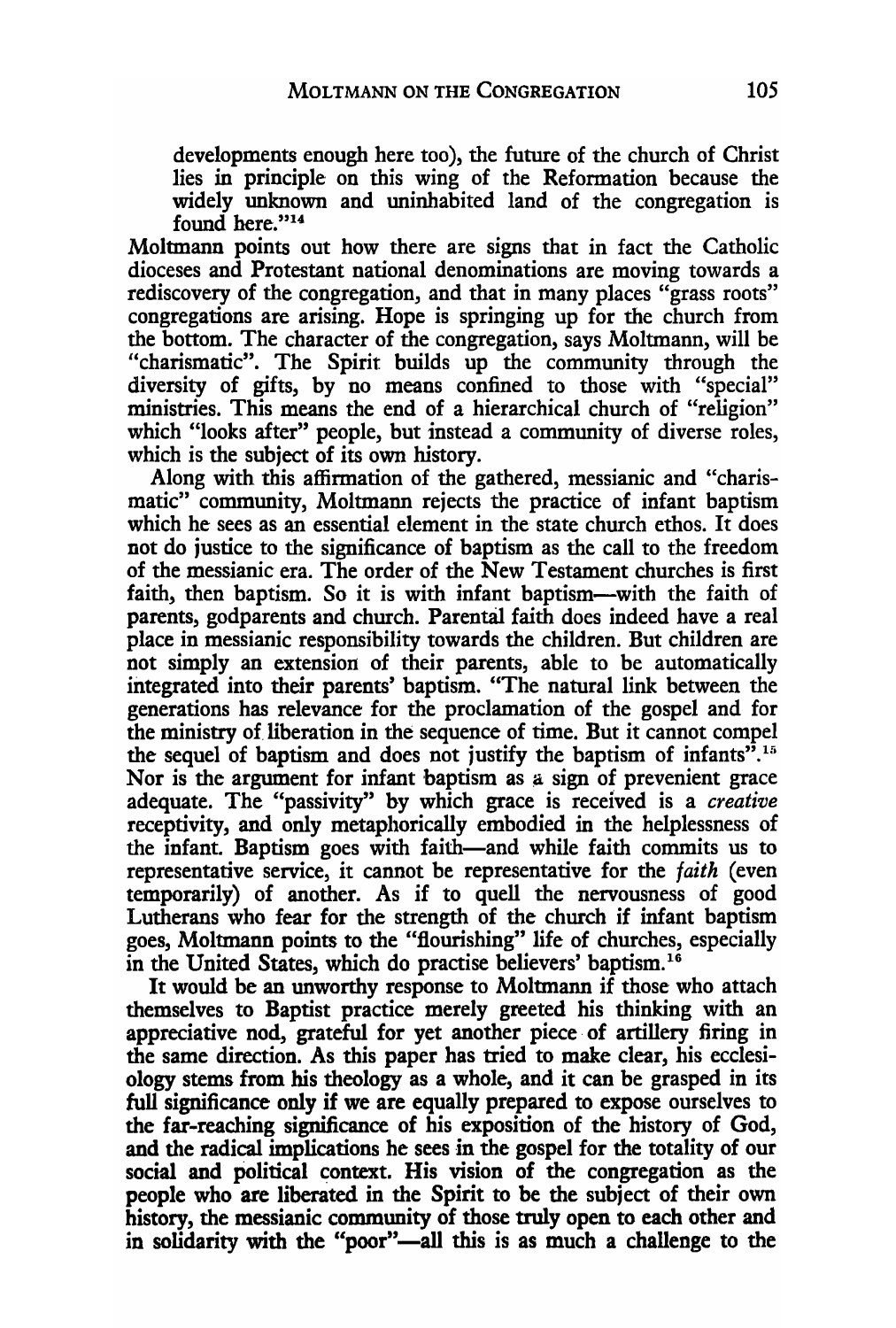general pattern of our conventional "gathered church" life as it is to the more obviously institutionalised "established" or "catholic" churches. Few of us today should need to be reminded how far our churches are mainly middle-class, and in their own way ministercentred, not to mention male-dominated. Baptists have perhaps tended too much to justify their pattern of church life (as have other denominations) in terms of their faithfulness to *tradition,* more specifically a particular reading of the New Testament tradition. That is allowable, provided that the backward look is equally matched by the forward gaze to the coming of the kingdom, of which the gift of the Spirit is the first fruits, and the life of the congregation an anticipation. What dare we expect our life of worship, fellowship and service to be, if we really believe it to be taken up into the history of the Spirit, pressing towards the fullness of the new humanity? What should the world expect to find in the community of believers, the messianic community, if it really is a foretaste of the new creation ? We speak readily of *faith* and *order.* At times here one catches nuances of the current concern for "law and order", which, it has been pointed out, might well from a Christian perspective be less nervously expressed as law and *justice.* But should we not equally be concerned with *hope* and *celebration?* Exposure to Moltmann's stress on the gospel's bias towards the dispossessed, and the embodiment of this in congregational life, will also serve to remind us sharply that whereas Baptists have the reputation (and often appear to enjoy it) of being among the most apolitical of Christian traditions, there *are* far-reaching social implications in what we believe about discipleship and Christian community. Our history, in this country and elsewhere, in the distant past and more recently, provides enough examples of this being brought out onto the surface, in action and suffering, to make this clear.

But a serious dialogue does not consist only of listening. There are questions to put to Moltmann in turn. He asks, "Is there a way that the church *of* the people can develop out of the church *for* the people?"17 It is not clear that he provides any immediately useful answers to this question. Or rather, the terms in which he asks it make it difficult to see how such a development can take place. He points out that in recent years there has been an emphasis on "the church for the world", with much emphasis on specialised ministries and mission. He takes urban industrial mission as an example. He sees such programmes as still dominated by a conception of the church *for* the people. "The programmes of the missionary liberation of the people speak too little of the people themselves".<sup>18</sup> The people themselves remain largely outside them. A true church of the people will be free from the mission of "the rich, the educated, the activists, and the ideologists" in order to experience its own freedom in the kingdom of God. Moltmann confesses himself unable to provide answers as to how this can take place, beyond stressing the need for participation by people in working out their own liberation. The Christian community discovers Jesus *in* the people. "Before this community initiates pro-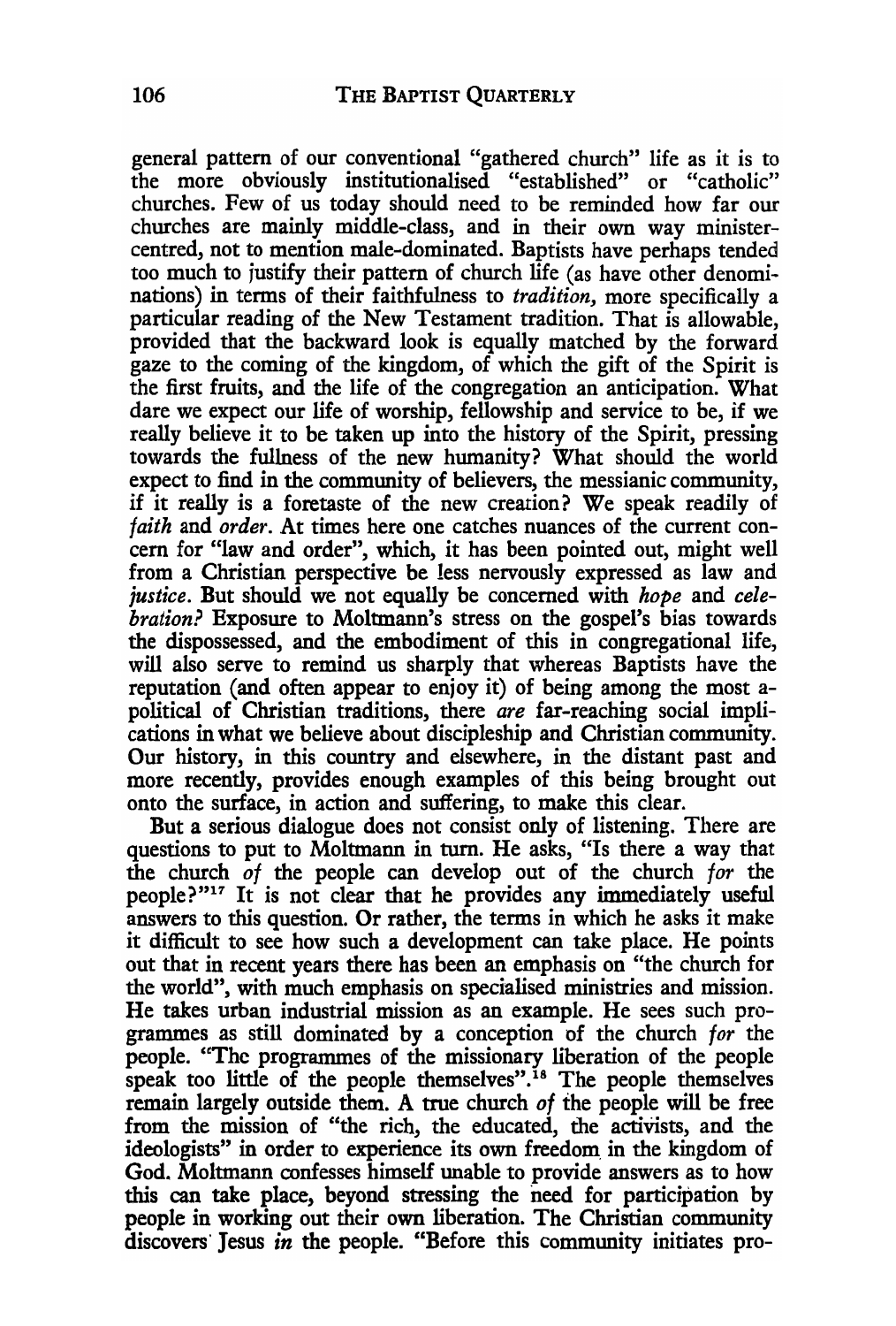grammes and concludes historical alliances with other groups, it eats and drinks with the people and breaks the bread of poverty in the common hope. And when the persons of this community sit together in a circle and eat a common meal they can express their concrete needs and discuss the possibilities of common action and the strategies of self-liberation".19 This is the messianic style of mission.

This is indeed a creative vision of what mission can be. But in the end Moltmann speaks about "the people" in such a repeatedly undefined way, that one suspects a certain romanticism to be at work here, perhaps even a sentimentalism, with its own inherent and hidden paternalism towards the underprivileged. Daniel Jenkins, in his thoughtful little book *Christian Maturity and the Theology of Success,20* also finds Moltmann guilty of a degree of romanticism at a slightly different point, namely, in his apparent failure to emphasize that the gospel not only includes political and social liberation, but has much to say about the way in which the liberated behave after victory and how they in turn enjoy power. "It might have been expected that a German theologian, with the experience of the last sixty years in Europe behind him, would need no reminder that revolution which does not clear the ground for reconciliation, which means selfcriticism by the victorious and respect for defeated minorities, has little that is Christian about it".<sup>21</sup> In the immediate context we are dealing with here, one might well ask whether Moltmann is taking sufficiently seriously the complex institutional nature of modem industrial society, and the fact that a Christian prophetic mission not only seeks solidarity with "the people" (whoever they are, but presumably those lacking power), but also engages with those in power, the decision-makers.22 And there is surely sufficient material in the gospels to indicate that this also was, and is, part of the messianic mission. Simply to set a church *of* the people in opposition to a church *for* the people is to pose an unresolvable and unnecessary antithesis. Surely the messianic mission in some sense always remains a mission *for* the people. The question is how the "for" is worked out in practice. It can be worked out in the form of Lady Bountiful's patronage, which never allows the recipients to become mature, or to be anything other than recipients. Or it can be worked out as solidarity, just as Jesus' beingfor-men took the form of being-with-men in his identification with sinners on the cross. But the "being-with" is still in motivation a "being-for" and it is here that Moltmann seems inconsistent, in departing from what he elsewhere affirms as the *inseparability* of being-with-others and being-for-others. Granted that much of the church's care for people is unwarrantably patronising, it is surely not too much to hope that those who acquiesce in subtly dominant forms of "caring" can be brought to a renewed understanding of how their genuine concern to be *for* others will only be fulfilled as they are *with* others, so that the others will in the end be able to take care *of*  themselves.

The fact is that "being-for-others" can be worked out in a number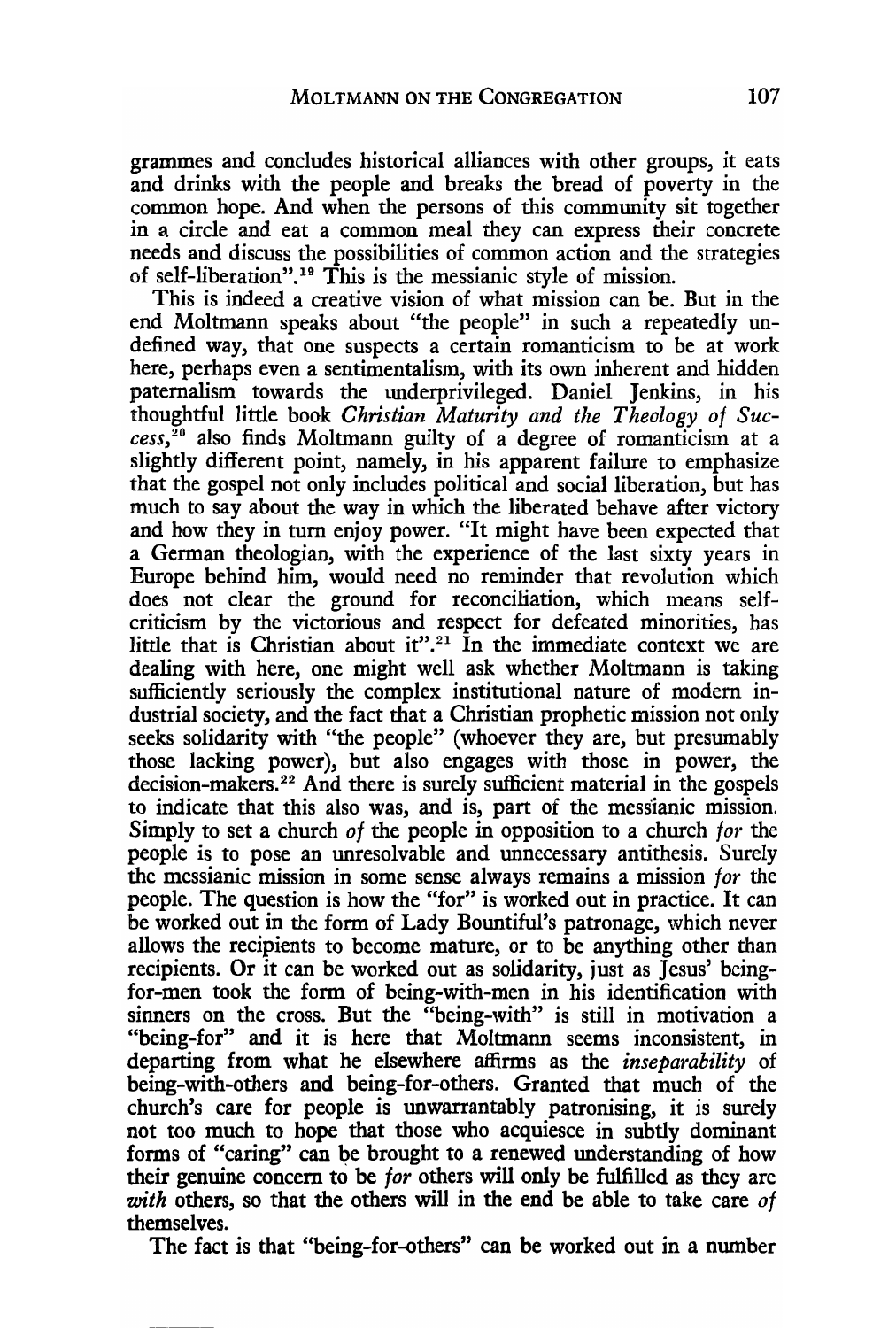of styles. We should certainly not be deterred from taking initiatives in mission by a paralysing anxiety about our motives. It is better to begin doing something, and then reflect on what is actually being done, rather than attempting the futile task of getting all our thoughts in order first. A German industrial chaplain, whom I recently asked to comment on Moltmann's distinction (between "for" and "of") in relation to his own work, dismissed it impatiently as being all too easy a criticism to make from behind a desk. And here, if not at other points, Moltmann may indeed be verging on an academic game. Coming to be subject of one's own history, as Moltmann puts it, or coming to maturity, is a *process.* It means coming to independence from domination by others. But the paradox is that coming to independence can never come about independently of others! The child *needs* the parent to let him go, or maybe even push him out into the world. To quote Daniel Jenkins again: "Churches will testify most clearly to the fact that they are on the way to maturity by the way in which they cease to be anxious for their own life and help their members as they play their part in helping the other institutions of society to which they belong to act their own age as those who are responsible in their own place to their creator".<sup>23</sup>

This is still more immediately the case within the life of the local. congregation. Picture the young minister fresh from college, inspired by all the recent thinking on the minister as "enabler" of the people, rather than the one who does the real work of the church for them, with their "support". Quite possibly, and hopefully, he may be enthused with Moltmann's own picture of the church of the people among the people, a charismatic community in the fullest sense of the word. How is he to cope with the fact that the people's expectations may still be set in the traditional mould of a ministry "for" the church? There will be a tragic breakdown (in more than one sense) if ministry *for* the people and ministry *of* the people are set over against each other. Between *for* and *of* must be set *with,* just as between the love of the Father and the fruit of the Spirit comes the incarnation of Immanuel. The minister will be for his people by being with them, exploring their real concerns, helping them to articulate their questions and anxieties and to evaluate their priorities, all in the light of the Word for the hearing of which he has a particular responsibility. The adjective "pastoral" need not have all the negative connotations which Moltmann implies.

These reservations notwithstanding, enough has been said to make clear that Moltmann's writings on the church, as on so much else, offer many outstanding insights, study and debate of which will enliven many a ministry and congregation. Not least one welcomes the emphasis he gives throughout to the life of the congregation as festivity, as a counter to the incubus of Protestant moralism which still hangs over us, and to the real meaning of belonging to each other in fellowship. So a hearty Amen to the words with which he concludes *The Open Church:* "Therefore, make the congregation strong!"